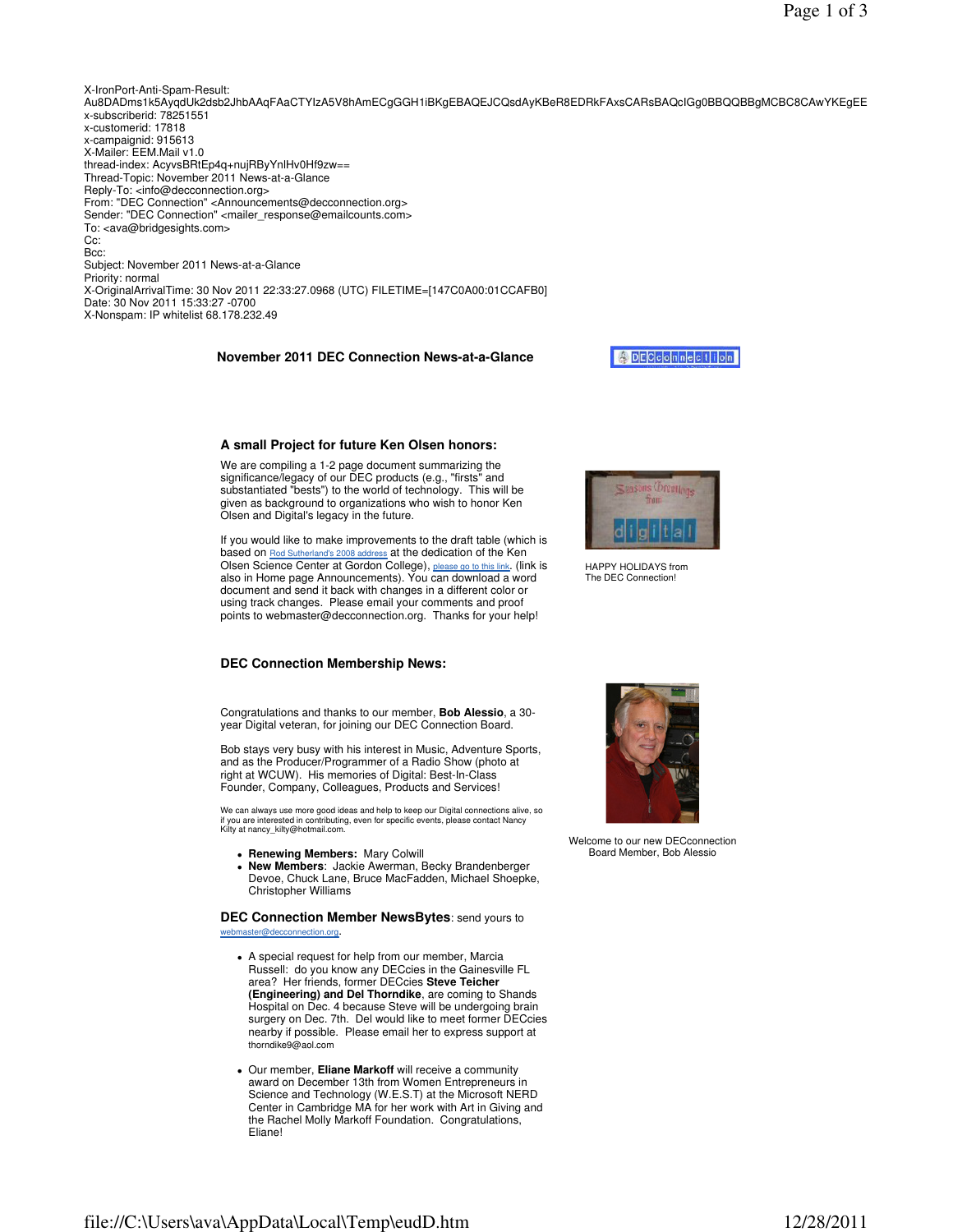- Our new member **Michael Schoepke** works at the Daily Herald in Chicago. He writes: "We have an 4 CPU ES450 system running 8.3. Running circulation and receivable packages for our newspaper. Around 3.5 million lines of COBOL. Long live VMS!" mschoepke@dailyherald.com
- New member **Bruce MacFadden** writes: I joined Digital in 1969 at the Mill, worked in Palo Alto, Sunnyvale, Stow, Princeton, and parts of Europe. I came to Houston with Compaq from Singapore in 2000. I retired in 2003 after doing a bit of the prelim merger work with HP. My wife and I split our time with about 7-8 months in Texas and 3-4 months at Lake Sunapee, NH. macfad@att.net

#### **Hewlett-Packard News:**

Early next year, HP will demolish 3 buildings in the Colorado Springs campus: CX01, CX02, and CX08. CX03 will remain.

DEC Connection will be hosting the upcoming annual meeting of the HP Retirees Association in mid-January in the greater Boston area. Stay tuned for details in December.

#### **DEC Big Band News:**

This Friday, Dec. 2nd, in Amherst NH the Compaq Big Band will participate (final set) at the Souhegan High School Night of Jazz Concert Series. Admission only \$10, all proceeds benefit high school jazz programs. Door opens at 6:30 PM, Concert from 7 - 9:30 PM. Details at www.

#### **Sad News Department:**

We are sorry to report the deaths of three former DECcies; our condolences to their family and friends:

- Our member, **Stephanie Tedesco**, in July 2011
- **Sarah Whittemore**, (left photo) an exec admin for 20 years at Digital and wife of our new member Joe Beaumont, in April 2011. You can email condolences to Joe at jbeaumont40@aol.com
- **Wini Ferguson**, (right photo) who worked in our Corporate Library, in October 2011

Details on the Memorials page.

#### **Website Updates**:

- **Review of the Ken Olsen Tribute Day: Here is a link to the event of the Art Containst Tribute 201** wrap-up on our website, where you can see our photo galleries of the<br>event, including the Maynard Historical Society and Gordon College display of Ken's memorabilia, and a 2-1/2 minute movie trailer of the film.
- Use your **MEMBER SERVICE CENTER**! Use the gold Member Login button if you have paid dues since 2009. There are queries to find members in your area, and forms to submit to update your profile, send your news, DEC stories, and business listings for our public online yellow pages. You can check your dues status and renew your membership online. You can email a small photo for your profile, access or request membership in our LinkedIn Group, and send info for articles such as Featured Entrepreneur.
- Ken Olsen Memorials submitted by our members and readers we are still adding to this page, send yours!
- **DEC Stories submitted by our members and readers We are still** collecting your unusual, humorous or just favorite DEC stories. Email them to webmaster@decconnection.org. They should be one page or less and be entertaining to our members. Click on this link to enjoy the ones submitted so far.
- Our Featured Entrepreneur Would you like to be a Featured Member Entrepreneur? Email webmaster with details 2-3 paragraphs about your business and your photo.